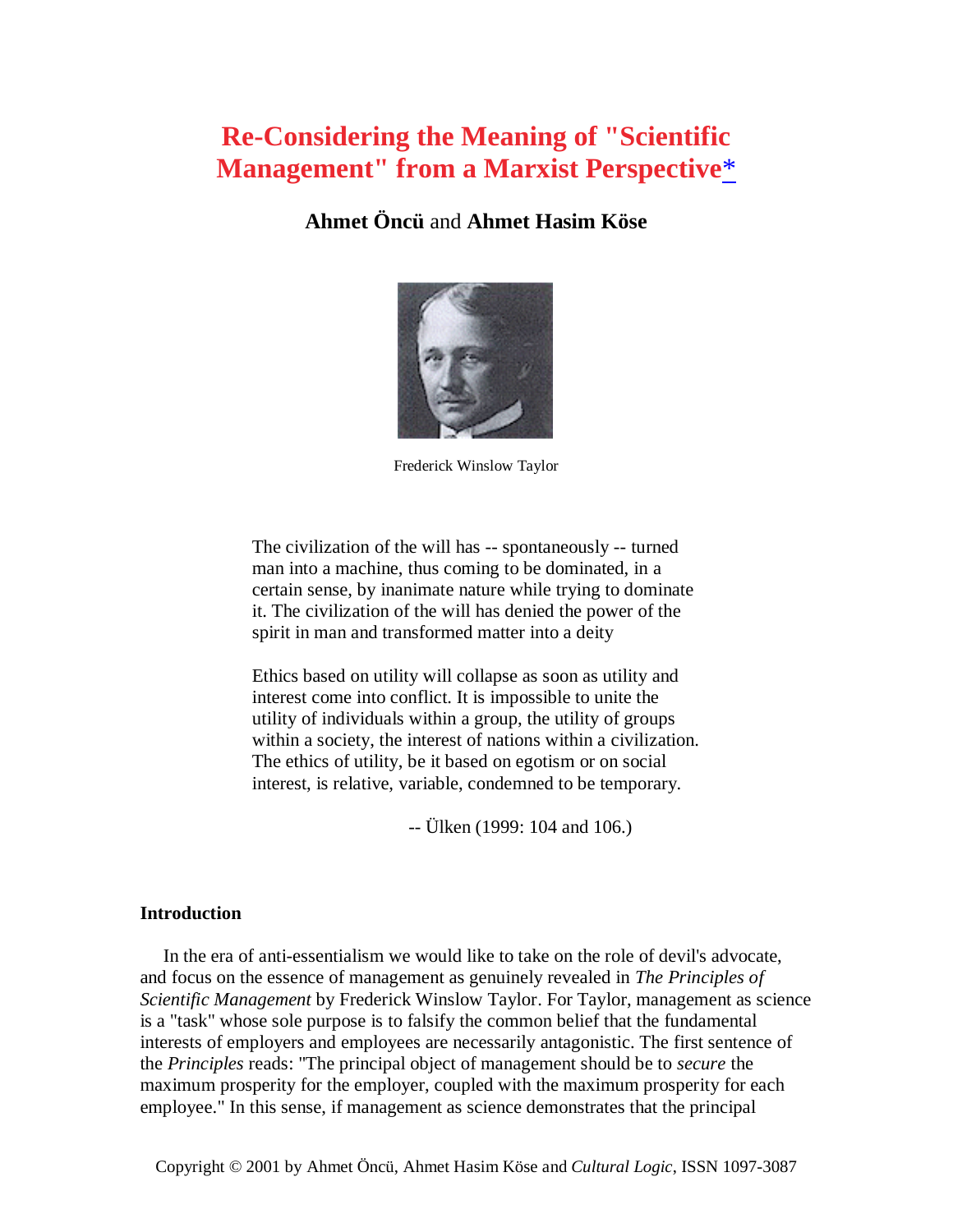objective is realizable, then, the common belief turns out to be an unscientific conviction. In such a case, it can be asserted that science fulfils its function and falsifies a mistaken conjecture. This constitutes a major claim because it means that political economy as science that rests on the presumption of the capital/labor antagonism is a completely misconceived body of knowledge. Yet, as some would argue, if political economy has knowledge claims that correspond to the conditions prevailing in capitalist corporations, then, management as science turns out to be a sham. In this paper we attempt to elaborate on the meaining of science as conceptualized by Taylor in *The Principles of Scientific Management* by drawing first and foremost upon our readings of Marx's *1844 Manuscripts: Political Economy and Philosophy*. In this sense, we offer a reading of *The Principles of Scientific Management* informed by Marx's criticism of classical political economy.

### **"Whatever is merely subjective must be eliminated"**

 In May 1935, when the destruction of World War I was still vivid in memories, Edmund Husserl presented a conference paper entitled "Philosophy and the Crisis of European Man". Husserl looked for the causes of the European crisis that started to deepen at the end of the 19th century in the failure of philosophy and the modern sciences, which separated from it and became independent disciplines, and the modern professions organized on the basis of these in solving social problems. At a certain point in his speech, Husserl (1994:83) probed: "It is important for our problem of the crisis to show how it is that the "modern age", that has for centuries been so proud of its successes in theory and practice, has itself finally fallen into a growing dissatisfaction and must even look upon its own situation as distressful". According to Husserl, at the root of the discontent lies objectivistic reason and the objectivistic scientific method formed in the image of this kind of reason:

Objectivistic science holds what it calls the objective world to be the totality of what is, without paying any attention to the fact that no objective science can do justice to the *subjectivity* that achieves science. One who has been trained in the natural sciences finds it self-evident that *whatever is merely subjective must be eliminated* and the method of natural science, formulated according to a subjective mode of representation, is objectively determined Mathematical science of nature is a technical marvel for the purpose of accomplishing inductions whose fruitfulness, probability, exactitude, and calculability could previously not even be suspected. As an accomplishment it is a triumph of human spirit. With regard to the rationality of its methods and theories, however, it is a thoroughly relative science. It presupposes as data principles that are themselves thoroughly lacking in actual rationality. In so far as the intuitive environing world, purely subjective as it is, is forgotten in scientific thematic, the working subject is also forgotten, and the scientist is not studied (Husserl, 1994:84-85).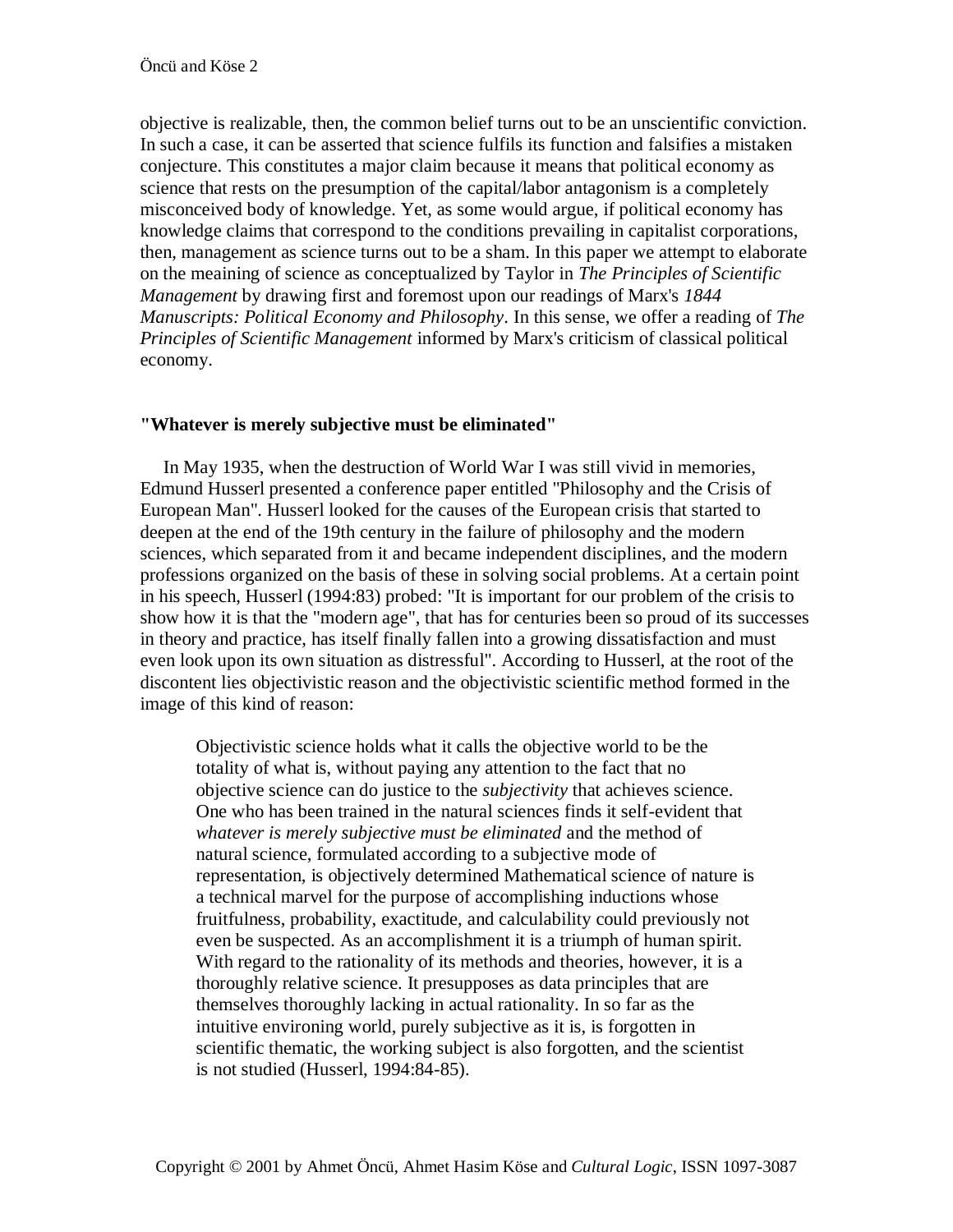To the extent that scientific activity becomes objectivistic, science itself becomes objectified and is transformed into a profession. Naturally, in this process, the scientist himself/herself is objectified and to the extent that (s)he possesses the formalized knowledge of the scientific discipline that (s)he is going to practice, (s)he comes to be regarded as a professional who may be allowed to practice the science in question. This situation is in fact a reflection of the general tendency to institutionalization, to "bureaucratization and rationalization", prevalent in the overall organization of modern societies, within the organization of professions based on science. When bureaucratization is mentioned the first name that comes to mind is of course Max Weber.

 Weber (1986:206) argues that the modern world forces people to coexist within an organization that is *impersonal,* that in this world there is ideally speaking no place for love or hate and that the more it becomes flawless, the more it is dehumanized. It is as if Weber were directing an embarrassing question to Husserl: "Why are you so astonished to see the "modern age" being dragged into a great discontent when bureaucratic organization has flourished so much?" When Weber talks about dehumanization he has in mind the elimination of unpredictable emotional ties among people, that is of subjectivity and he also contends that this elimination is a condition in perfect harmony with capitalism (Sayer, 1991; Löwith, 1999). According to Weber, capitalism emerges as a type of organization of social relations which compels the social structure to change in such a manner as to "whatever is merely subjective must be eliminated" from the picture, to borrow Husserl's expression. In such a type of social organization, the need is felt naturally for a dehumanized "objective" expert. Let us now focus our discussion around the concept of capitalism, in order to return later to the question of the objective expert.

#### **The Reproduction of the Subjectivity of Capital**

 We are claiming that we can conceptualize capitalism as a social system organized on the basis of the principle of the exclusion of all that is purely subjective. On the other hand, we have to stress that capitalism accords the individual the possibility of governing his/her life to an unprecedented degree. For with capitalism, for the first time in history, "the various forms of social connectedness confront the individual as a mere means towards his private purposes" (Marx, 1979:141). The preconditions for the rise of this social system were laid in the 16th century. "Bourgeois society", in Marx's words, takes "giant steps" towards maturity in the 18th century and within the space of two centuries reaches such a level of perfection that all over the face of the globe, no social process can essentially remain immune to the likelihood of commodification (Wallerstein, 1996). The commodification of social processes implies that people come together less and less in "non-market" processes. The tendency towards the commodification of everything has its roots in the fact that the basic urge of capital is self-expansion. In this sense, the dependence of the reproduction of social life on the market, or in other words on intercommodity relations, is a historical product of the unlimited self-expansion of capital. Hence capitalism, which on the one hand emancipates individuals from relations based on compulsion (such as that of master and slave, craftsman and apprentice, landlord and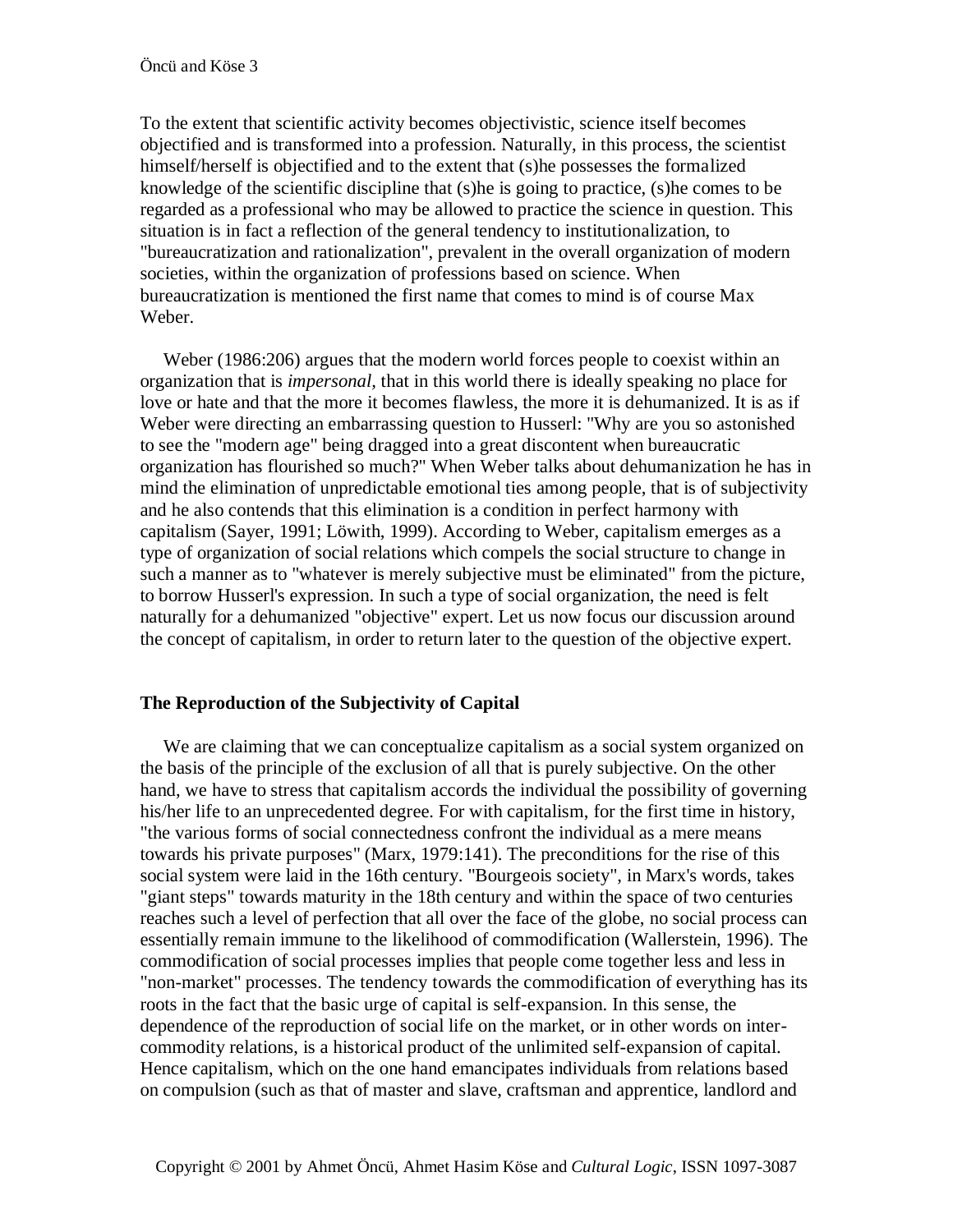serf etc.) and accords them the possibility of enjoying their subjectivity, at the same time largely constrains them to set up relations through the mediation of objects, that is to say commodities. In such a world, the subjective being of individuals gains an abstract quality to the extent that it is transformed into an object. To the degree in which we take into account this paradoxical state of affairs, we can understand how capitalism presupposes the condition of objectification which emerges as a clear tendency in the modern world, how it further deepens this condition and how, as Weber claims, this condition overlaps and coexists in harmony with bureaucratization and rationalization.

 In a subsection of part 11 of the *Grundrisse*, where he takes up the processes of the primitive accumulation and the real accumulation of capital and the question of how the presupposition of each is different, Marx (1979:495) writes: "Once developed historically, capital itself creates the conditions of its existence (not as conditions for its arising, but as results of its being)". The real accumulation of capital is the reproduction of the results created by the existence of capital. According to Marx, the historical rise of capital brings about four results, which then turn into the presuppositions of the real accumulation of capital. The first of these presuppositions, which Marx calls the "fundamental systematic conditions", is the emergence of "abstract labour". Abstract labour is "the presence of living labour capacity as a merely subjective existence, separated from the conditions of living labour as well as from the means of existence, the necessary goods, the means of self-preservation of living labour capacity". In other words, capital accumulation is, first and foremost, the reproduction of the existence of labour as a separate *subject*, independent of objective conditions, at a level of absolute abstraction. The second presupposition is "an accumulation of use-values", of a magnitude sufficient not only to satisfy the needs of living labour, but also to make possible the production of surplus-value by living labour. In this sense, the reproduction of living labour as abstract labour is dependent upon the availability in accumulated form of objects to be used for production and consumption. The third presupposition is that the relationship between the sides who engage in exchange be a free relationship, i.e. that the "circulation of money" be in existence. Hence, production must not "directly furnish the producer with his necessaries". Instead it must involve the production relation mediated through exchange, which cannot therefore usurp alien labour directly, but must buy it, exchange it, from the worker himself". The fourth presupposition forms the voluntaristic element of real accumulation. The will in question is the *subjectivity of capital*, which confers social production its capitalist content and manifests itself as the force that transforms the ultimate goal of productive activity "as . . . the positing of value, selfrealization, moneymaking . . .". In short, expressed at the most fundamental level, the real accumulation of capital is primarily the social reproduction of the subjectivity of capital through reproducing in the abstract a *labor subject* whose existence relies solely on commodities, i.e. objects or alienated labor. In this sense

Capital . . . is the existence of social labour -- the combination of labour as subject as well as object -- but this existence as itself existing independently opposite its real moments -- hence itself a particular existence apart from them. For its part, capital therefore appears as the predominant subject and owner of alien labour . . . (Marx 1979:504).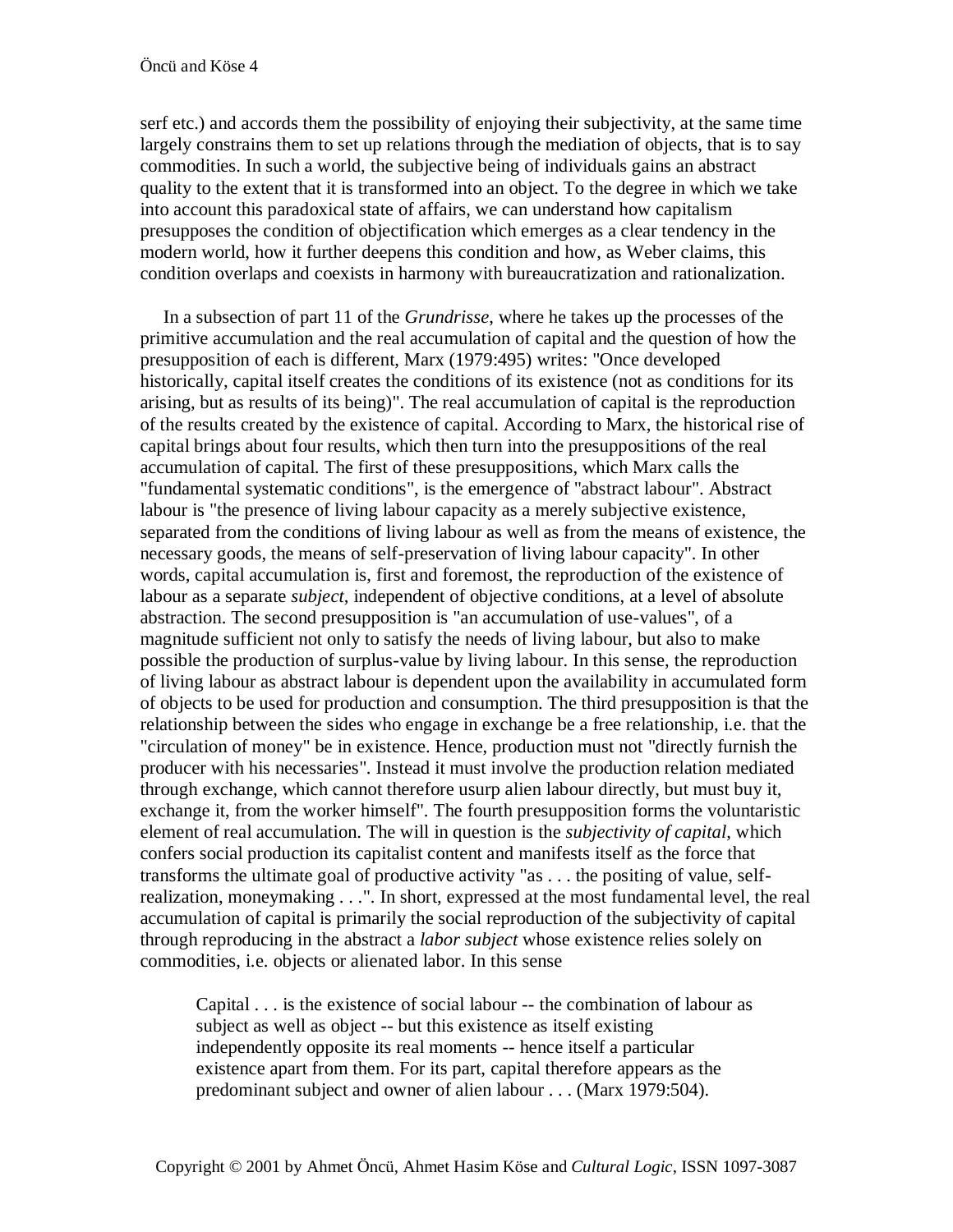In this paper, we conceptualize the subjectivity of capital as the *Subject* of the modern world, independent of individuals but dominating them. And we search for the causes of the sovereignty that objectivistic reason has established in all spheres of social existence in the modern world in the call by the sovereign Subject to other subjects and the response of these other subjects to this call from within their own position. We conceive the *Subject* as confronting other subjects as a being independent of them, as a particular being that emerges alongside them. We see the Subject as virtually omnipresent, as a *gestalt*, a mode of feeling or perceiving that regulates the world for subjects and gives it meaning and thus appears as their "predominant subject and owner".

#### **The Individual of the Modern World: The Human Being as Capital**

 We have posited a Subject in the modern world, independent of individuals but sovereign over them and we have identified it with the subjectivity of capital. In this way, we have reduced the subjectivity that we could construct in our imagination as representative of the historical specificity of the modern world to an abstract metaphysical being that has devoted its entire life activity to the expansion of its monetary value. This may no doubt be regarded as an extreme absurdity. One may reason that this kind of person or this kind of subject does not and will not exist as a concrete, living person. But on the other hand, this is precisely the prosaic *absurdity* of modern life, which, to use Weber's terms, operates "objectively" on the basis of predictable rules and impersonal principles, which creates a type of individual whose sole end is to obtain "economic (monetary) results", to use the succinct formula of the well-known management guru Peter Drucker. This formula forces an individual to "eliminate" all kinds of incalculable personal, irrational and emotional attributes from his/her human existence in order to be able to take his/her place in modern organizations, which confront the individual with such a problem of choice. In fact, for someone who can respond positively to such a call and can objectify each and every relationship as a monetary relation based on "interest" and utility, this abstract metaphysical being, far from implying an absurd existence, represents the most *rational* mode of existence conceivable. It is clear that such an existence does not bear much resemblance to the rational being depicted by the philosophers of the *Enlightenment*, who, according to Engels, recognizing no sovereignty, having ruthlessly subjected to criticism all categories such as religion, the conception of nature, society, the state, etc. that have an impact on human existence, force them to justify their existence or else cease to exist confronted with the judgment capacity of reason and thus take *critical reason* to be the "sole and unique" yardstick applicable to everything (Marx and Engels, 1997:59-61). However, these two modes of existence, these two forms of subjectivity, that is to say, economic rationalism which takes money as the "sole and unique" measure of all and materialistic rationalism which takes criticism to be the "sole and unique" yardstick of everything, are in a *symbiotic* relationship with each other.

 For the entire 18th century, which Marx characterized as the period of infancy of the bourgeoisie, these two forms of subjectivity confronted the world of political, religious and emotional privileges and prerogatives of feudalism, which posed to both a common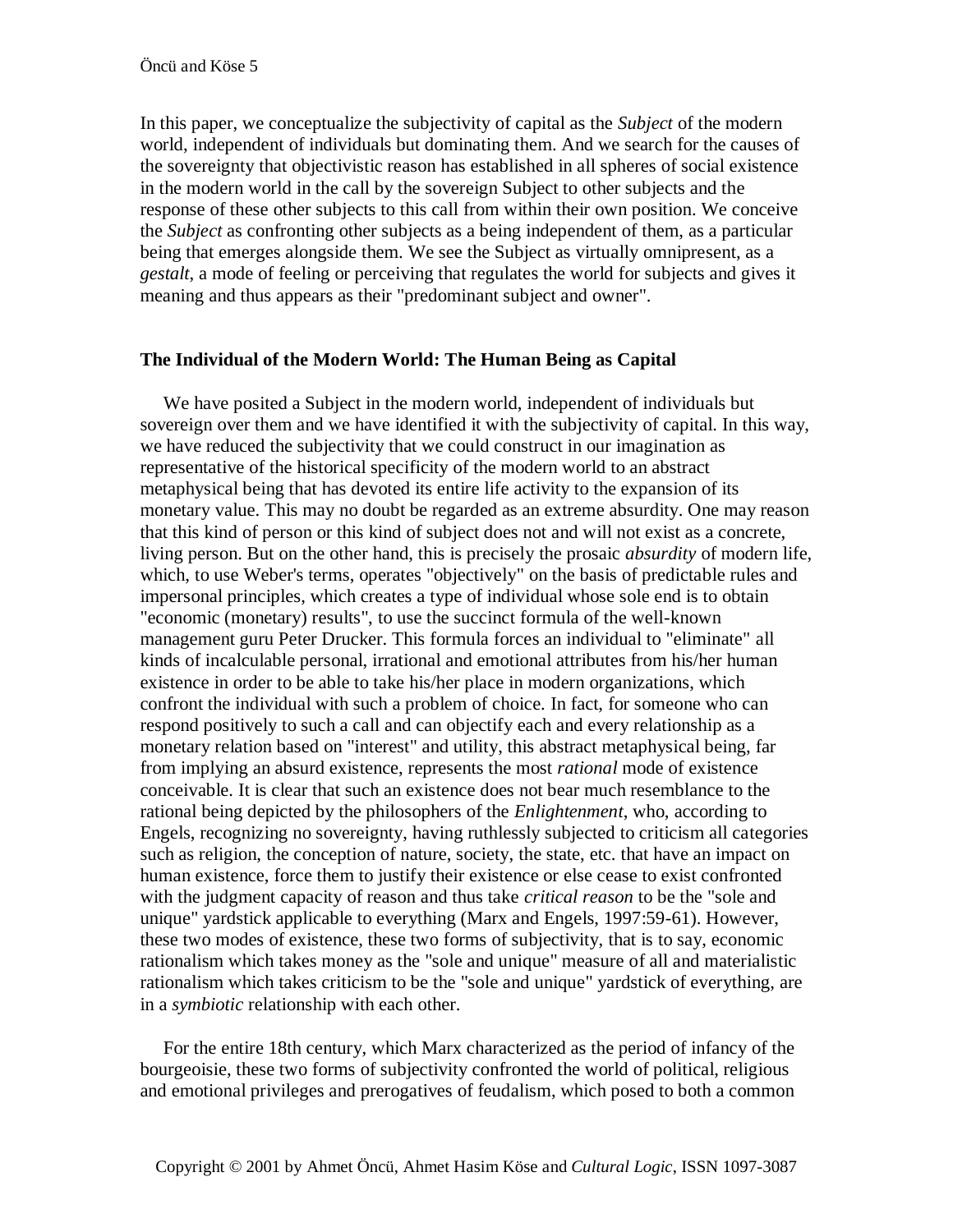threat and was protected by the absolutist states. The former, that is economic rationalism which appears as the subjectivity of capital, posited the eradication of the monopolistic structures of the guilds, corporations and trade monopolies that acted as a powerful barrier against industrial and commercial activity as a precondition for the increase in social wealth and, as the absolute alternative of absolutism, seized political power on the basis of the principle of free trade and free competition.

 It must be stressed at this point that the fact that political economy as a science - which emerged around the time when the English bourgeoisie started to fight for power -idealized the doctrine of free trade shows that it constitutes the purest and most advanced form of the rationalism of capital. From this vantage point, it is possible to approach the *Homo economicus*, the subject of political economy and modern "economic science" (economics), which to a certain degree is a derivative of the former, as the most refined and, what is but the same thing from a different angle, the most naïve expression of the subjectivity of capital, of what we have earlier characterized as the sovereign Subject of the modern world, of the subjectivity that reduces the manifold relations among human beings to a one-dimensional field of "utility" expressed in terms of a monetary magnitude. It would not be idle speculation to say that the major reason why Marx, the most ruthless critic of the bourgeois way of life, devoted the most important part of his life to the critique of political economy is that there exists a perfect ideological correspondence between the rational individual of political economy and the rationality of capital. In effect, Marx traces the development and advance of political economy as the science belonging to capital itself through the progressively closer approximation of its basic assumptions and concepts to the presuppositions of the real accumulation of capital itself:

A great advance by Ricardo, Mill, etc., on Smith and Say, to declare the existence of the human being -- the greater or lesser human productivity of the commodity -- to be indifferent and even harmful. The real aim of production is not how many workers a particular sum of capital can support, but how much interest it brings in and how much it saves each year. Similarly, English political economy took a big step forward, and a logical one, when -- while acknowledging labor as the sole principle of political economy -- it showed with complete clarity that wages and interest on capital are inversely related and that, as a rule, the capitalist can push up his profits only by forcing down wages, and vice versa. Clearly, the normal relationship is not one in which the customer is cheated, but in which the capitalist and the worker cheat each other (Marx, 1976: 172).

Here Marx sees a great advance in logical terms for political economy in that while, on the one hand, it makes labour the sole principle of wealth, on the other hand, it contradicts itself by contending that at the basis of modern economic life lies the contradiction between capital and labour. This contradiction sets the limits of political economy; it not only shows that this science belongs exclusively to capital, but more importantly it reveals the fact that this science cannot judge capital in the court of *critical reason* which recognizes no sovereign. According to Marx, this contradiction of political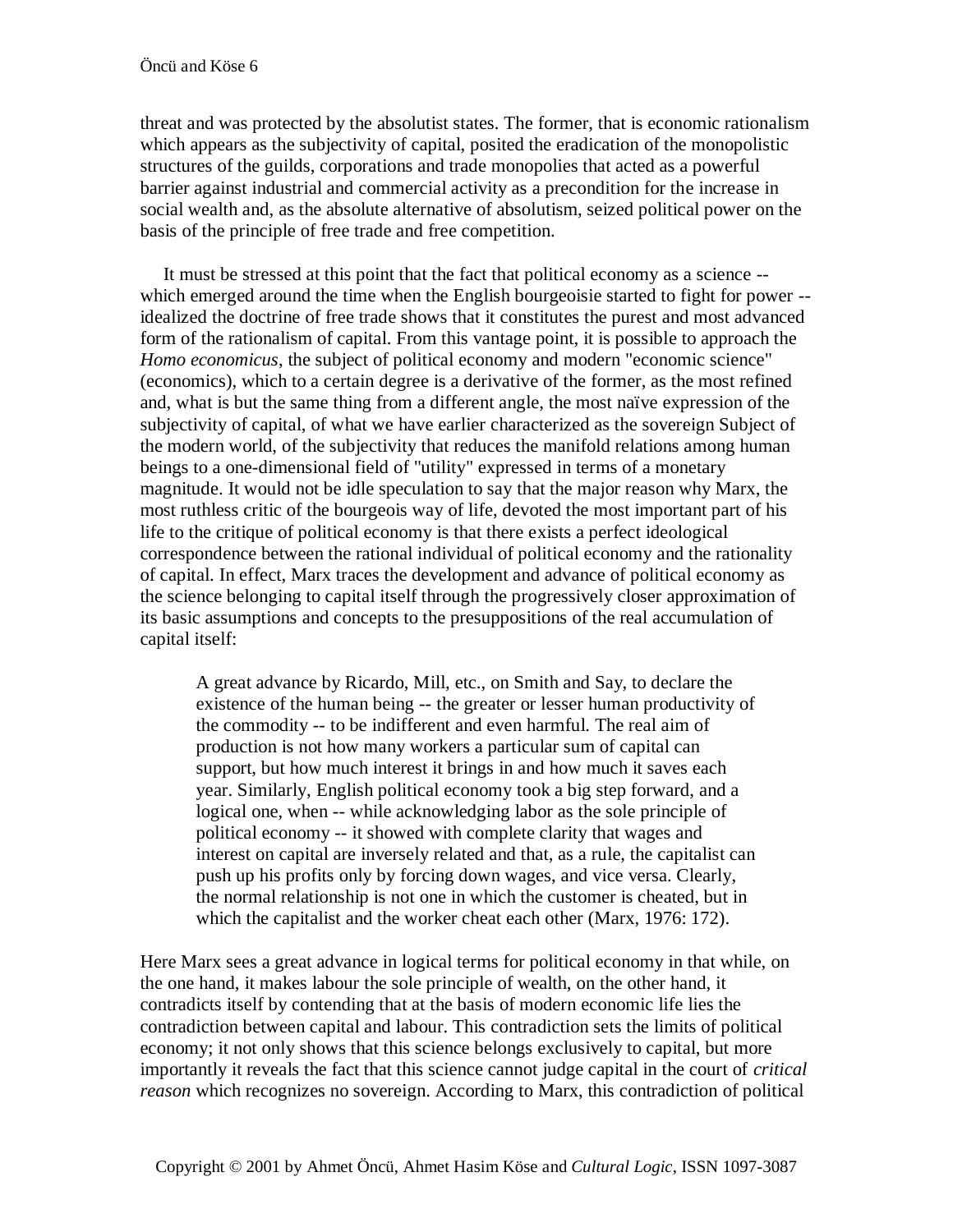economy is but the expression of the fact that the economists, having accepted "private property" as given, have thereby adopted the subjectivity of capital.

Political economy proceeds from the fact of private property. It does not explain it. It grasps the material process of private property, the process through which it actually passes, in general and abstract formulae which it then takes as laws. It does not comprehend these laws -- i.e., it does not show how they arise from the nature of private property. Political economy fails to explain the reason for the division between labor and capital (Marx, 1976:152).

Not only does political economy become increasingly cynical from Smith through Say to Ricardo, Mill etc., inasmuch as the consequences of industry appeared more developed and more contradictory to the latter; the latter also became more estranged -- consciously estranged -- from man than their predecessors. But this is only because their science develops more logically and more truly. Since they make private property in its active form the subject, thereby making man as a non-being [*Unwesen*] the essence [*Wesen*], the contradiction in reality corresponds entirely to the contradictory essence which they have accepted as their principle. The discordant reality of industry, far from refusing their internally discordant principle, actually confirms it. Their principle is in fact the principle of this discordance (Marx, 1976:182-183).

In short, the contradiction of the principles of classical political economy is but the confirmation of the real contradiction of capital, the sovereign Subject of the modern world. And this confirmation makes it possible for us to see, above all, how capital situates productive labour. Capital confronts labour as human being as an "alien" force and posits itself as "the alien being to whom labor and the product of labor belong, in whose service labor is performed, and for whose enjoyment the product of labor is created . . ." (Marx, 1976:164). Thus the contradiction seems to be solved: Labour, that is to say the human being, which is taken to be source of all value, has no value outside of the use to which it is put by capital. Under these conditions, it is possible to understand how the real productive subject -- now an object, i.e. a commodity -- will position itself in the period of time when it is under the domination of capital:

As capital, the value of the worker rises or falls in accordance with supply and demand, and even in a physical sense his existence, his life, was and is treated as a supply of a commodity, like any other commodity. The worker produces capital and capital produces him, which means that he produces himself; man as a worker, as a commodity, is the product of this entire cycle. The human properties of man as a worker -- man who is nothing more than a worker -- exist only insofar as they exist for a capital which is alien to him. But, because each is alien to the other, and stands in an indifferent, external, and fortuitous relationship to it, this alien character inevitably appears as something real. So, as soon as it occurs to capital --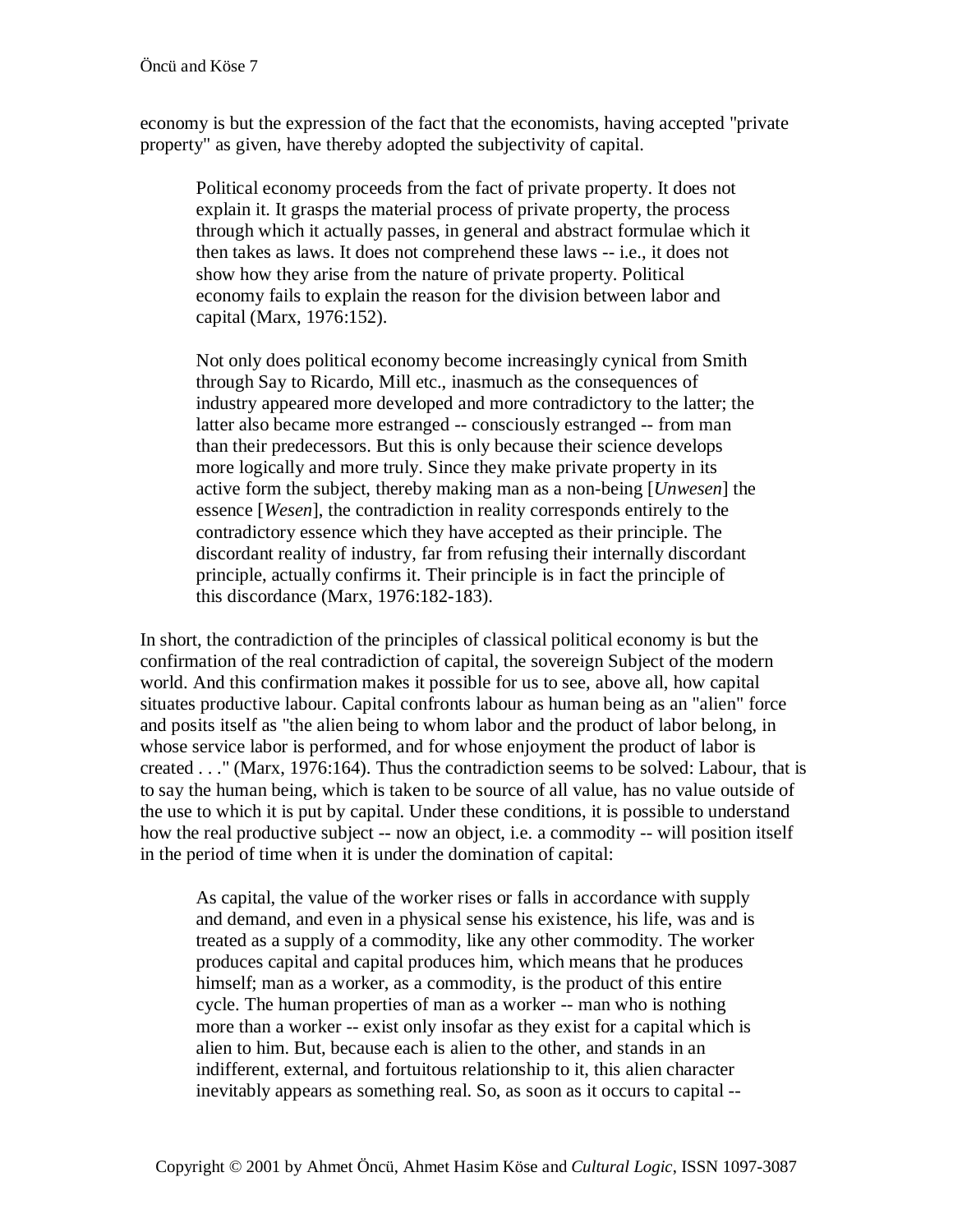whether from necessity or choice -- not to exist any longer for the worker, he no longer exists for himself; he has no work, and hence no wages, and since he exists not as a man but as a worker, he might just as well have buried himself, starved to death, etc. *The worker exists as a worker only when he exists for himself as capital*, and he exists as capital only when capital exists for him. *The existence of capital is his existence*, his life, for it determines the content of his life in a manner indifferent to him (Marx, 1976:171).

In this passage, which sums up the argument we have so far put forward, we read that when the human being exists as worker (s)he exists in fact as capital and, on the other hand, when (s)he exists as capital (s)he does not exist as a human being. The basic reason for this is that the human attributes of the human being as capital, i.e. of the worker, can exist only in so far as they exist for capital, which we characterized above as the sovereign Subject of the modern world above. The sovereign Subject, in turn, is *indifferent* to all human attributes of human beings to the extent that these remain outside the domain of its use and *utility*. For this reason, *the human being for capital* cannot be anything but an *object* and thus capital in its relation with the human being operates in the expectation that "Whatever is merely subjective must be eliminated" and that things must be run "objectively according to predictable rules". The person who complies with this expectation is not *a human being for himself/herself*. Something that is not for itself naturally moves away from itself. In other words, the human being, to the extent that it complies with the logic of capital will move away from himself/herself, or in Weber's terms, be dehumanized and become the impersonal individual stipulated by bureaucracy. In that case, the principle of administration independent of individuals (bureaucracy), which emerges as the specific organizational principle of the modern world, becomes the dominant principle of social organization in so far as capital expands and deepens its sovereignty. In such a social formation, as we have already noted, the need arises for the objective, i.e. "scientific", expert.

# **The Capitalization of the Human Being or "The Principles of Scientific Management": Frederick W. Taylor:**

 Frederick Winslow Taylor (1856-1917), born in Philadelphia, not only managed to become an "objective" expert, but also achieved the feat of becoming an engineer without the proper schooling. As almost all American middle-class families dream for their children, Taylor's family heartily wanted him to go Harvard Law School. But rumour says that Taylor had "problems with his eyes" and that his doctor recommended him to quit his studies lest he lose his eyesight. Thus, with a law career that ended before it started behind him, Taylor started to look for a job that would not require reading. He served as an apprentice in a small workshop between 1874-78 and became a latheoperator and leveler. In 1878 he accepted a job offer from Midvale Steel Works corporation and started his adult work career as a modest worker. At this enterprise Taylor constantly climbed up to become respectively time supervisor, machine operator, team leader, foreman, assistant engineer and finally chief engineer. After having pursued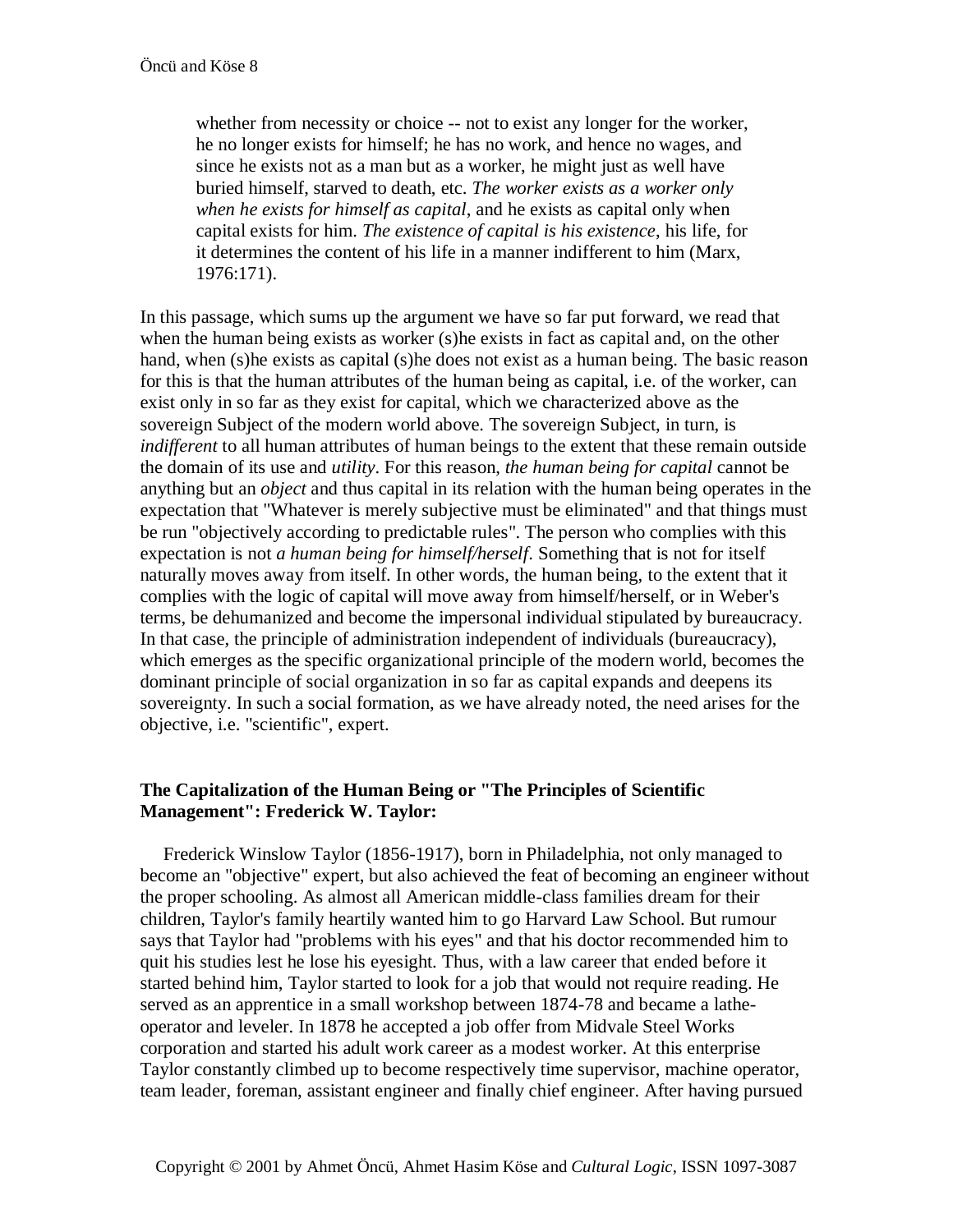his bright career at Midvale later at Bethlehem Steel Works, he decided to become an independent management consultant. Having gained the title of engineer in the workshop, Taylor, as a consultant, gained a popularity hardly imaginable for many a schooled engineer, which made him a household name in business and academic circles.

 Eighteen ninety-five appears as the beginning point of an important period in Taylor's life. That year Taylor presented a paper entitled "A piece rate system" at the annual conference of the American Society of Mechanical Engineers (ASME). The participants took the piece rate part seriously and discussed it, but hardly showed any interest in the part on management techniques. Taylor himself believed that this part of his paper presented a novel and original point of view so that this indifference disillusioned him immensely. Not relenting in the face of failure, Taylor presented a developed version of this first paper under the heading "Shop Management" at the 1903 conference of the same association. The outcome was even worse. This time Taylor's paper was almost totally ignored and shoved aside. According to Person, only certain men "possessing a vision" along with Henry R. Towne, someone who had once acted as ASME president and who was more of an entrepreneur and manager than an engineer seemed to be deeply impressed by Taylor's ideas.

 In effect, back in 1886, only one year after Taylor had been inducted into the ASME, at the first ASME conference he was participating, Towne had made a speech entitled "The Engineer as Economist". The young Taylor had been deeply impressed by this speech and tried in later years to put Towne's views to use in developing his own practical management principles. Taylor in fact had Towne write a preface for "Shop Management", to pay Towne his intellectual debt. This preface is of historical interest in that it sheds light on the conception of engineering and engineers that informs the thinking not only of Towne, but perhaps more so of Taylor. In this preface, Towne refers to his speech, "The Engineer as Economist", and contends that the monetary unit, or *the dollar*, should be used as the only appropriate measure in determining the functionality and achievement of engineering. He also asserts that Taylor's work, basing itself on this proposition, is the harbinger of a new "science", the "Science of Industrial Management". According to Towne, from the standpoint of this science engineering is a management function and:

The dollar is the final term in almost every equation which arises in the practice of engineering in any or all of its branches, except qualified as to military and naval engineering, where in some cases cost may be ignored. In other words, the true function of the engineer is, or should be, not only to determine how physical problems may be solved, but also how they may be solved most economically. . . . Therefore the engineer is, by the nature of his vocation, an economist. His function is not only to design, but also to design as to ensure the best economically result. He who designs an unsafe structure or an inoperative machine is a bad engineer; he who designs them so that they are safe and operative, but needlessly expensive, is a poor engineer, and it may be remarked, usually earns poor pay; he who designs good work, which can be executed at a fair cost, is a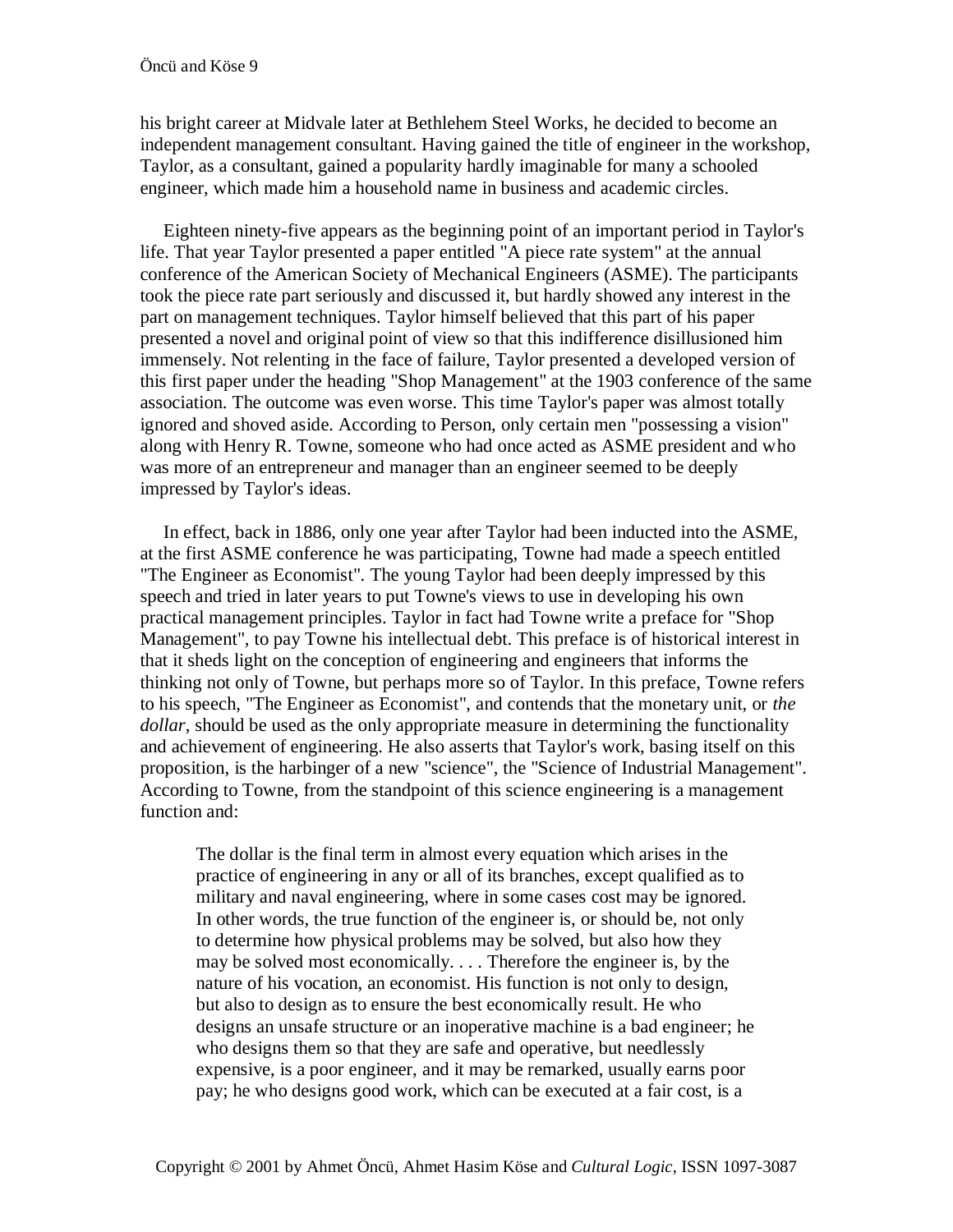sound and usually a successful engineer; he who does the best work at the lowest cost sooner or later stands at the top of his profession, and usually has the reward which this implies (in Taylor, 1947:6-7).

Before elaborating further on Taylor, we have to draw a preliminary conclusion here. Towne and Taylor respond positively to the call of the sovereign Subject of the modern world and assert that the sole and unique measure of engineering (science) is money. The passage quoted is unmistakably clear. In other words, their rationality is the rationality of capital (i.e. economic rationality) and in this sense shows us how capital situates the human being *qua* engineer or manager. Earlier, while trying to identify the meaning of *the human being for capital*, we had pointed out, with reference to Marx, that capital is indifferent to human existence and all human attributes as long as these remain outside the domain of its use and utility. Perhaps not as clearly but in similar terms, Towne himself in describing the successful engineer -- which for him is also a definition of what a sucessful engineer is -- focuses on engineering oriented to the use and utility of capital. For him, the only contribution of the engineer/manager is to reduce costs, that is to create additional income. If he cannot deliver this, he will be poorly remunerated, impoverished and perhaps laid off one day. In other words, the engineer/manager, in this latter case, will not exist for capital. Then he can have "himself buried, starve to death".

 Taylor starts his *Principles of Scientific Management*, the work inseparably associated with his name, by defining the "principal object of management". In his view, this object "should be to secure the maximum prosperity for the employer, coupled with the maximum prosperity for each employee" (Taylor, 1947:9). Although Taylor considers the validity of this goal as a self-evident truth, he believes that in the industrial world this goal is too often ignored and forgotten because neither workers' nor employers' organizations in their majority are convinced that their mutual problems can be solved in conformity with the interest of both sides. As a result of this, in modern industrial societies the view that "the fundamental interests of employees and employers are necessarily antagonistic" is predominant. "Scientific management, on the contrary, has for its very foundation the firm conviction that the true interests of the two are one and the same" (Taylor, 1947:10). In even clearer terms, Taylor maintains that, thanks to scientific management, the worker can receive the high wages that he wants most and, at the same time, the employer can realize production at a his desired lowest labor cost. In short, in his *Principles of Scientific Management*, Taylor is trying to show that the fundamental contradiction of capital, that is, the phenomenon of the capitalist and the worker mutually trying to exploit each other, is nothing but an illusion. Taylor calls thus to engineers and managers by saying:

As engineers and managers, we are more intimately acquainted with these facts than any other class in the community, and are therefore best fitted to lead in a movement to combat this fallacious idea by educating not only the workmen but the whole of the country as to the true facts. And yet we are practically doing nothing in this direction, and are leaving this field entirely in the hands of the labor agitators (many of whom are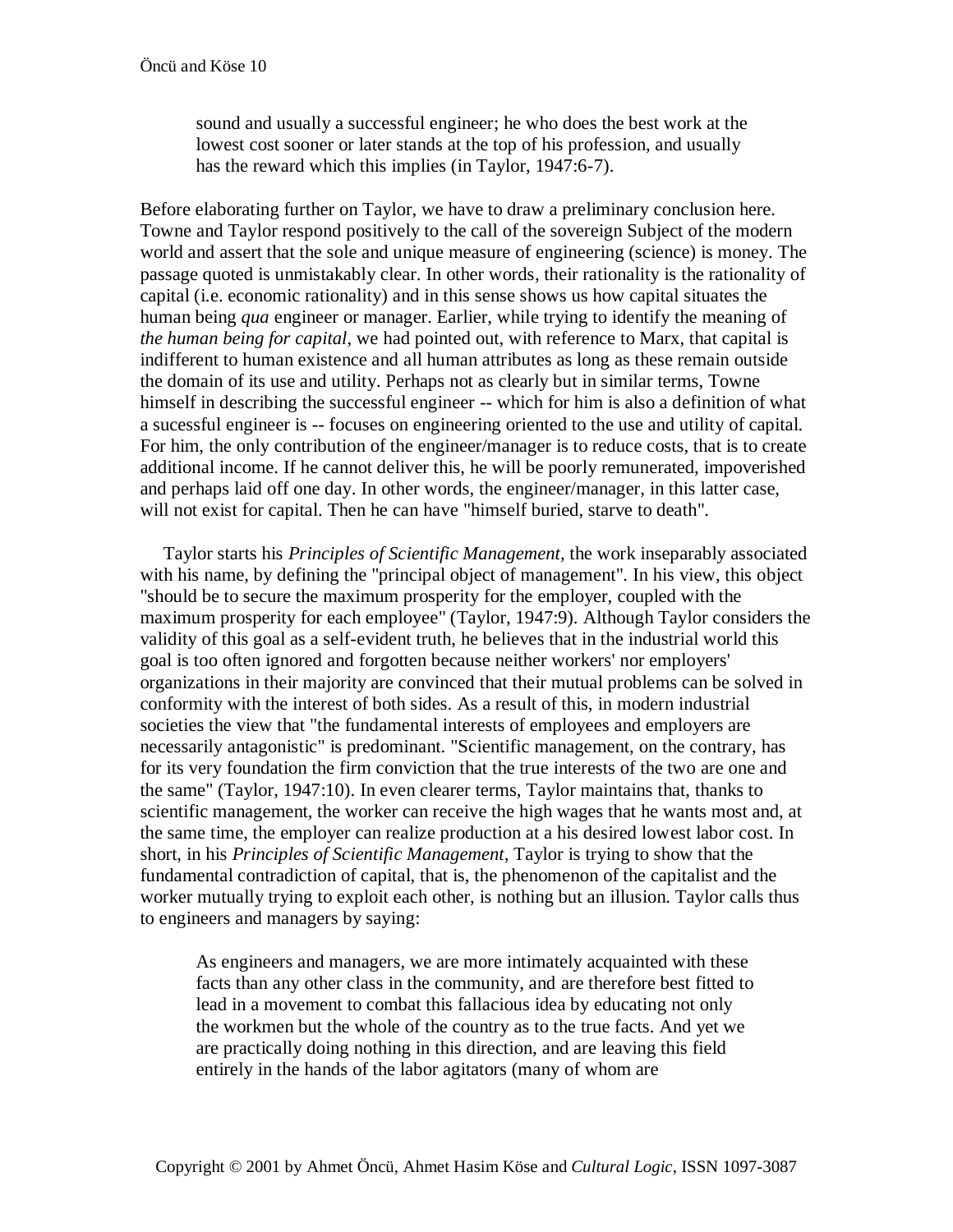misinformed and misguided), and of sentimentalists who are ignorant as to actual working conditions (Taylor, 1947:18).

In contrast to those who act "sentimentally", those who accept Taylor's call take rational action and adopt the basic principle

. . . that in almost all of the mechanic arts the science which underlies each act of each workman is so great and amounts to so much that the workman who is best suited to actually doing the work is incapable of fully understanding this science, without the guidance and help of those who are working with him or over him, either through lack of education or through insufficent mental capacity (Taylor, 1947:26).

Further, in line with this basic principle, in an enterprise that is managed on the basis of "scientific" rules, "those in the management . . . should assume a much larger share of the responsibility for results than under usual conditions is assumed by the management (Taylor, 1947:26). Before we discuss the function and meaning this kind of shift in management style attributes to engineers/managers in the context of the capital-labour relation, we first have to dwell on the sense Taylor imputes to the term science.

 Although Taylor's concept of science may be seen to possess a tragicomic naivete when compared with the different conceptions of science that have arisen throughout the arduous and complex debates on the nature of scientific knowledge in the history of science, it represents perhaps the most accurate conception of science when the logic of capitalist production is taken as the yardstick. For Taylor, science is nothing more than the capacity of accomplishing any task *(loading, masonry, shoveling, cutting, etc.)* on the basis of rules, laws and formulae, through the fastest and most appropriate movements and bringing together the most appropriate instruments, *after having eliminated all unnecessary motion:*

In most trades, the science is developed through a comparatively simple analysis and time study of the movements required by the workmen to do some small part of his work, and this study is usually made by a man equipped merely with a stop-watch and a properly ruled notebook (Taylor, 1947:117).

Taylor thus reduces work, that is science, to a function of time and measures time by the rapidity of the movements of working "men". In other words, for Taylor the pace of workers' movements is an object of science as a means of production and because it is an object, it is a *thing* whose motion can be planned independently of its own will. For Taylor, the stages that the development of a science has to go through are the following:

*First.* Find, say, 10 or 15 different men (preferably in as many separate establishments and different parts of the country) who are especially skillful in doing the particular work to be analyzed.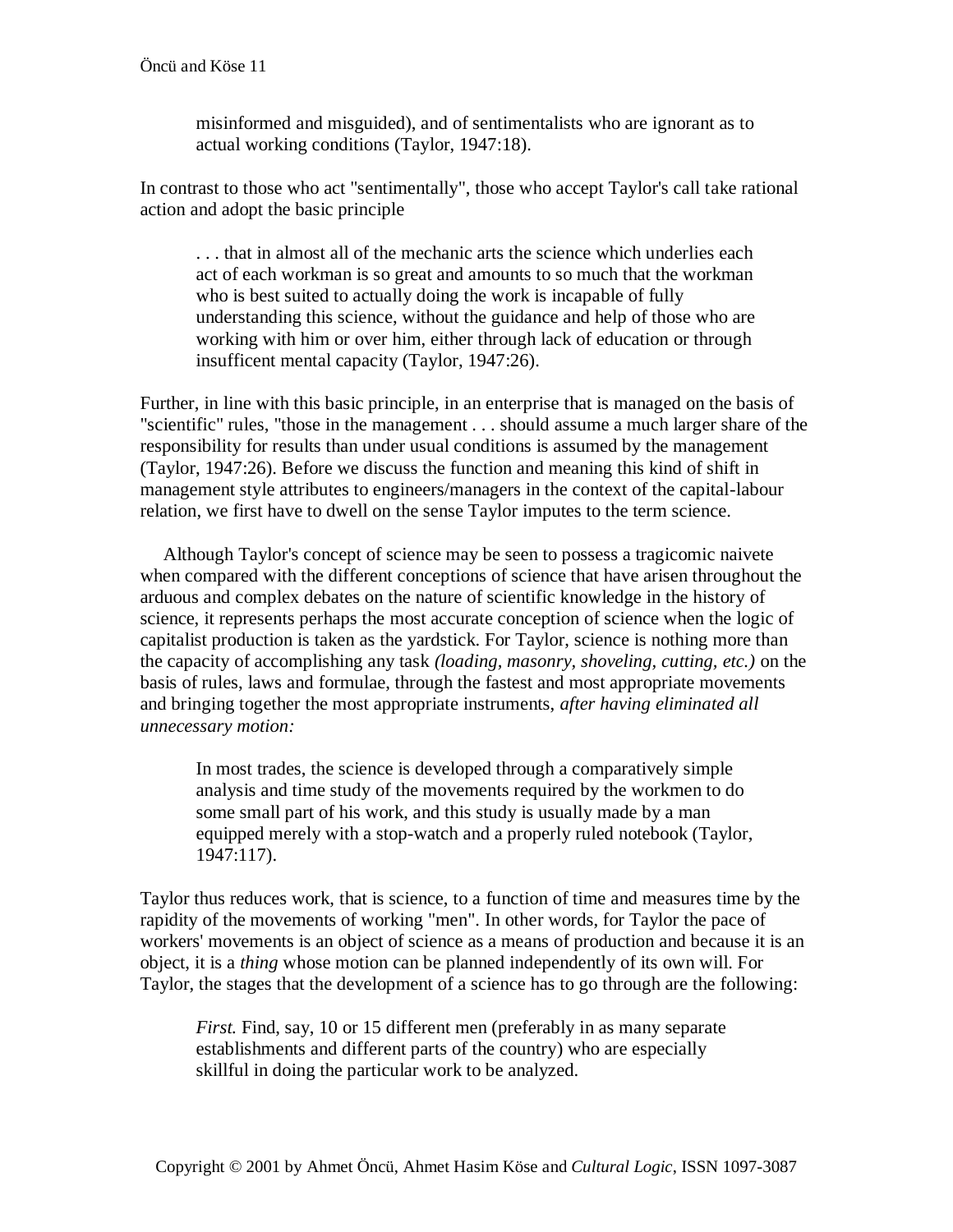*Second*. Study the exact series of elementary operations or motions which each of these men uses in doing the work which is being investigated, as well as the implements each man uses.

*Third*. Study with a stop-watch the time required to make each of these elementary movements and then select the quickest way of doing each element of the work.

*Fourth*. Eliminate all false movements, slow movements, and useless movements.

*Fifth*. After doing away with all unnecessary movements, collect into one series the quickest and best movements as well as the best implements (Taylor, 1947: 117-118).

That science cannot tolerate error is a fundamental premise accepted by nearly all the different epistemological positions within social theory. The conflicts and disagreements between these different epistemological positions derive rather from the way error itself is defined. According to the position called "objectivism", the true knowledge of reality exists independently of the will of the subject, and the fundamental aim of science is to arrive at the knowledge of objective reality. For this position, error comes about in those situations where objective reality does not correspond to *reality as perceived by the subject*. Error then is not in the nature of reality itself, but in the perception of the subject, or to put it better, in the cognition or the comprehension of the subject. In this case, if one is to talk of the utility of science, one can say that this lies in redressing the error of the subject on the basis of the identification of the correct knowledge of objective reality. For this reason, for the objectivistic position, the main function of science for people is in its being an instrument of control that constitutes the *techniques* or *methods* that make possible a more efficacious way of accomplishing their "objectives". The problematic defined as the objective, however, falls outside the scope of science in this approach. In other words, any goal that man can adopt can be considered as the objective.

 To return, then, to Taylor's concept of science, it becomes clear that the aim of science is to insure that the motion carried out in the fastest way possible. However, in such a conception, the question of why this is the aim of science remains unanswered. It is simply a presupposition, a goal previously given, for the person who is to practice science. This, however, means that science itself, which is supposed to eliminate subjectivity, has a subjective beginning. As we pointed out through a passage quoted from Husserl at the beginning of this essay, as a result of the fact that the subjective (the motive behind the carrying out the task in the fastest manner) is disregarded in the scientific thematic, the disposition of the subject developing science (the manager or the engineer) cannot become the subject of science. The question is never posed why a task should be accomplished in the fastest manner. This is simply grasped as a given assumption the truth of which is not questioned. Once this is taken for granted, however, it is easy to determine on the basis of this definition whether a certain task is carried out in the right or wrong manner. Within this framework, if it is possible for a worker to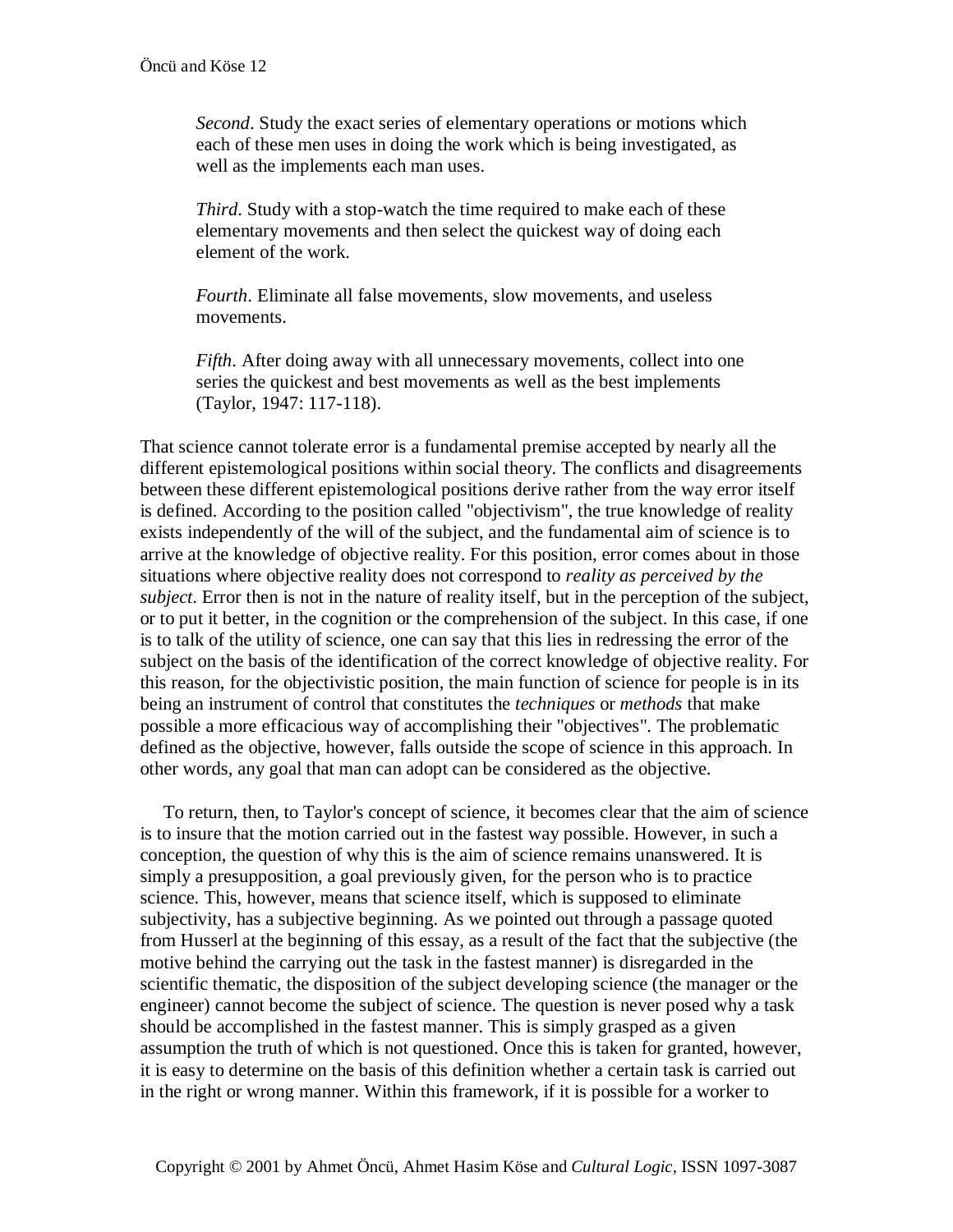carry out a task faster by using another technique or method, then in the actually existing situation the worker is making a mistake, that is he is not acting scientifically. The task of science here is to eliminate those conditions that prevent the speeding up of the worker and to plan work in such a manner that it cannot be done faster whatever the conditions. This means transforming the subject (the worker), who previously was slow, into an object that works fast, by ridding him/her of his/her subjectivity. In this sense, the worker is no longer a subject for himself, but is converted to the subject stipulated by science.

 This kind of rationalization attributed to science is closely related to the expectation of capital from within the production process. This expectation is to expand itself by increasing its value. Taken this way, rapid completion of a task means a higher increase of the value of capital. That is to say, the aim that Taylor takes for granted without questioning is a necessity for capital. As a subject, capital establishes a despotism over all other subjects and transforms its subjectivity into the sole condition for the existence of other subjects. At this point, it becomes clear why Taylor defines engineering and the engineer in terms of their use and utility to capital, why he converts the engineer into a cash machine. The task of the engineer, then, is to transform the worker into capital with the aim of augmenting capital.

 Taylor's dialogue with a certain Schmidt, a worker, provides the most naked expression of his disposition:

"Schmidt, are you a high-priced man?"

"Vell, I don't know vat you mean."

. . .

". . . What I want to find out is whether you are a high-priced man or one of these cheap fellows here. What I want to fnd out is whether you want to earn \$1.85 a day or whether you are satisfied with \$1.15, just the same as all those cheap fellows are getting."

. . .

". . . Of course, you want \$1.85 a day -- everyone wants it!"

. . .

". . . You know just as well as I do that a high-priced man has to do exactly as he's told from morning till night. You have seen this man here before, haven't you?"

"Well, if you are a high-priced man, you will do exactly as this man tells you to-morrow, from morning till night. . . . Do you understand that?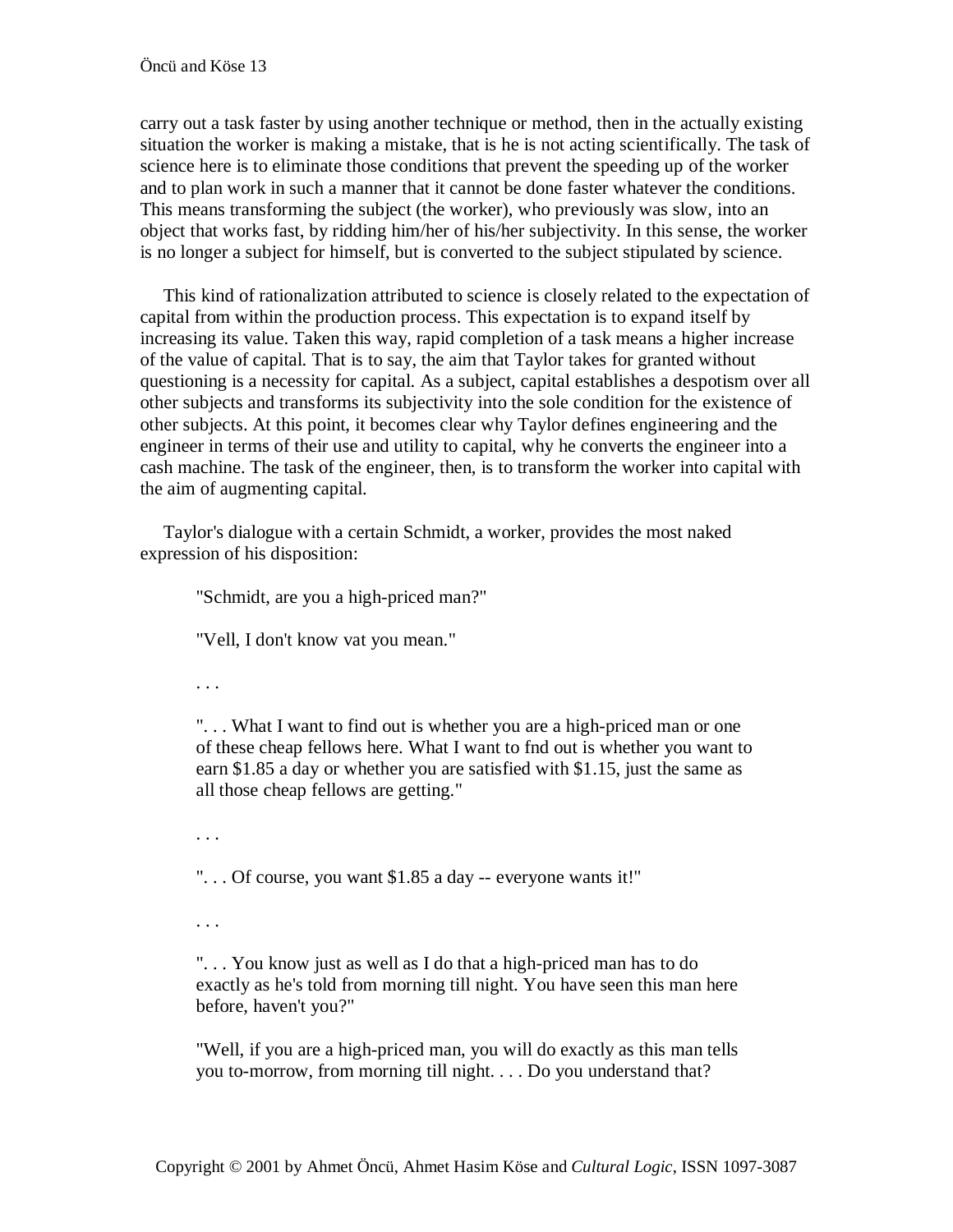When this man tells you to walk, you walk; when he tells you to sit down, you sit down, and you don't talk back at him" (Taylor, 1947:45-46).

In this outrageous dialogue, "that man" refers to the engineer/manager (the scientist), rules such as "sit down, stand up, walk" represent engineering/management (science) and Schmidt, who has become a high-wage worker as a result of this process, stands for the human being transformed into capital, one who can never act as himself. If we reread the ideas put forth by Taylor in the *Principles of Scientific Management* in the light of what Marx had to say, the worker can be a real worker only to the extent that (s)he can exist for himself/herself as a kind of capital and the main function of scientific management seems to be providing him/her with the arrangement that would be helpful in achieving this aim.

#### **Instead of a Conclusion**

 The discussion so far has shown that the professions of management and engineering, of considerable importance among technical professions, cannot be defined independently of the relations of production that determine the mode of production dominant in society. It is thus clear that the characteristics of the community of managers and engineers, who adopt an identity within the context of capitalist relations of production and who put their technical know-how and skills to use subject to these processes, cannot be grasped independently of the determining effects of capitalist relations of production. As we pointed out in detail, the process of the accumulation of capital is, above all, a process of the transformation of productive labour and the means of production into capital. This historical state of affairs implies the devalorization of the human being and his/her productive labour outside the sphere of their use for capital. Hence, in capitalist society the manager/engineer and management/engineering assume worth and meaning only to the extent that they help expand the value of capital. In effect, if we remember the "mission" attributed to the engineer and engineering by Taylor, we see that the engineer can gain social worth only insofar as (s)he defines the fundamental function of his/her profession in harmony with the demands and expectations of capital. In the perception of the manager/engineer who has adopted this outlook, management/ engineering is nothing but the sum of techniques ("sciences") that play an important role in the transformation of the workers into capital. However, from the standpoint of capital itself, the value of the manager/engineer is not determined by the perception of the manager/engineer, but in the last analysis by the economic laws of capitalism. As can happen to all kinds of capital in the course of the accumulation of capital, the "manager/engineer as capital" himself/herself may be devalorized.

 Thus, based on the above discussion it can be argued that scientific management is an ideology that accomplishes and is the bearer/guide of rationalization in the capitalist enterprise. Taking a historical perspective, one can say with Wallerstein (1996:71-72) that the process of rationalization, which is of fundamental importance for capitalism, has made necessary the creation of a privileged layer of wage workers including rationalization experts such as managers, engineers, scientists, teachers, etc. This has led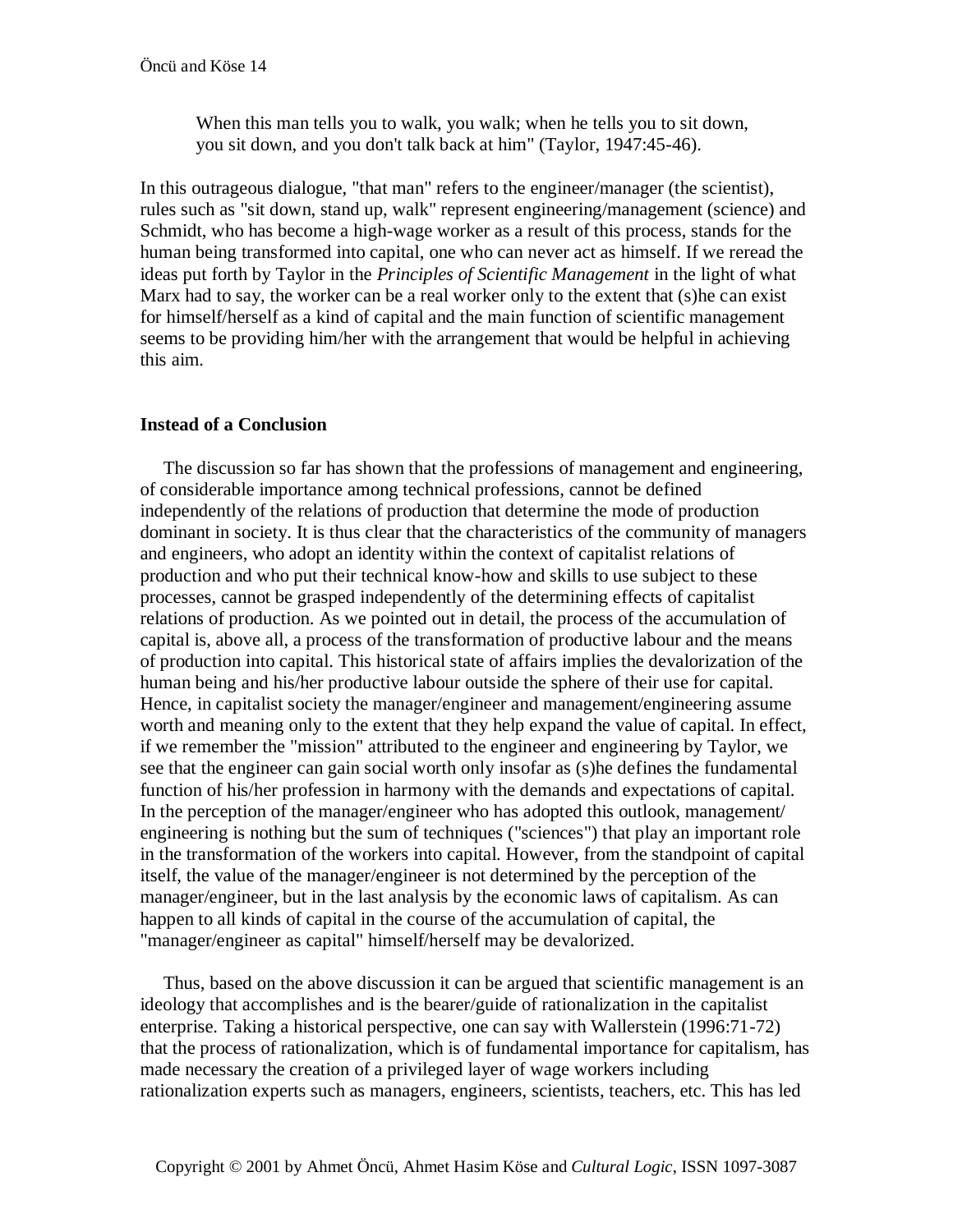to the bureaucratic work organization with a meritocratic structure to become the specific institutional form of capitalist society. For Wallerstein (1996), in a world such as the current one, *science appears to be the mask worn by the irrationality of unrestricted accumulation.* The question we should pose at this point is the following: can science as a whole be characterized as a means of oppression that legitimizes all kinds of domination? If we remember that the major specific difference of the modern world from those epochs that preceded it is rationalism and that rationalism, far from being homogeneous, is polarized in the form of two different and mutually contradictory conceptions, it is really difficult to answer this question in the positive. With respect to science rising on the basis of economic/objective rationalism, the answer is no doubt yes. But when one considers science based on materialist/critical rationalism, which takes criticism as its basis, then it is impossible for the scientific investigation to be reduced to an instrument of ideological domination. The reason is that critical reason never takes for granted any claim to truth unconditionally, not even its own premises. In other words, its precondition is the absence of preconditions. This rationalism does not recognize any sovereign and leaves open the possibility that "objective" reality itself may be flawed. This position naturally charges the subject with a mission. The subject now is responsible for tearing down what Wallerstein has called the mask of science, for criticizing objective reality itself. In this sense, critical reason rescues science from being an ideology and transforms it into a critique of ideology. Needless to say, this transformation requires a serious questioning of *any* management perspective that claims to be "scientific".

#### **Note**

<span id="page-14-0"></span>[\\*](#page-0-0) We would like thank Martha Gimenez for suggestions and comments on earlier versions of this article.

## **References**

Husserl, E. (1994), *Avrupa Insanliginin Krizi ve Felsefe (Philosophy and The Crisis of European Man)*, Istanbul: Afa Yayinlari (Trans. Sabuncuoglu Ayça ve Sözer Önay).

Löwith, K. (1999), *Max Weber ve Karl Marx (Max Weber and Karl Marx)*, Ankara: Doruk Yayinlari (Trans. Yilmaz Nilüfer).

Marx, K. (1971), *Grundrisse*, Istanbul: Iletisim Yayinlari (Trans. Nisanyan Sevan).